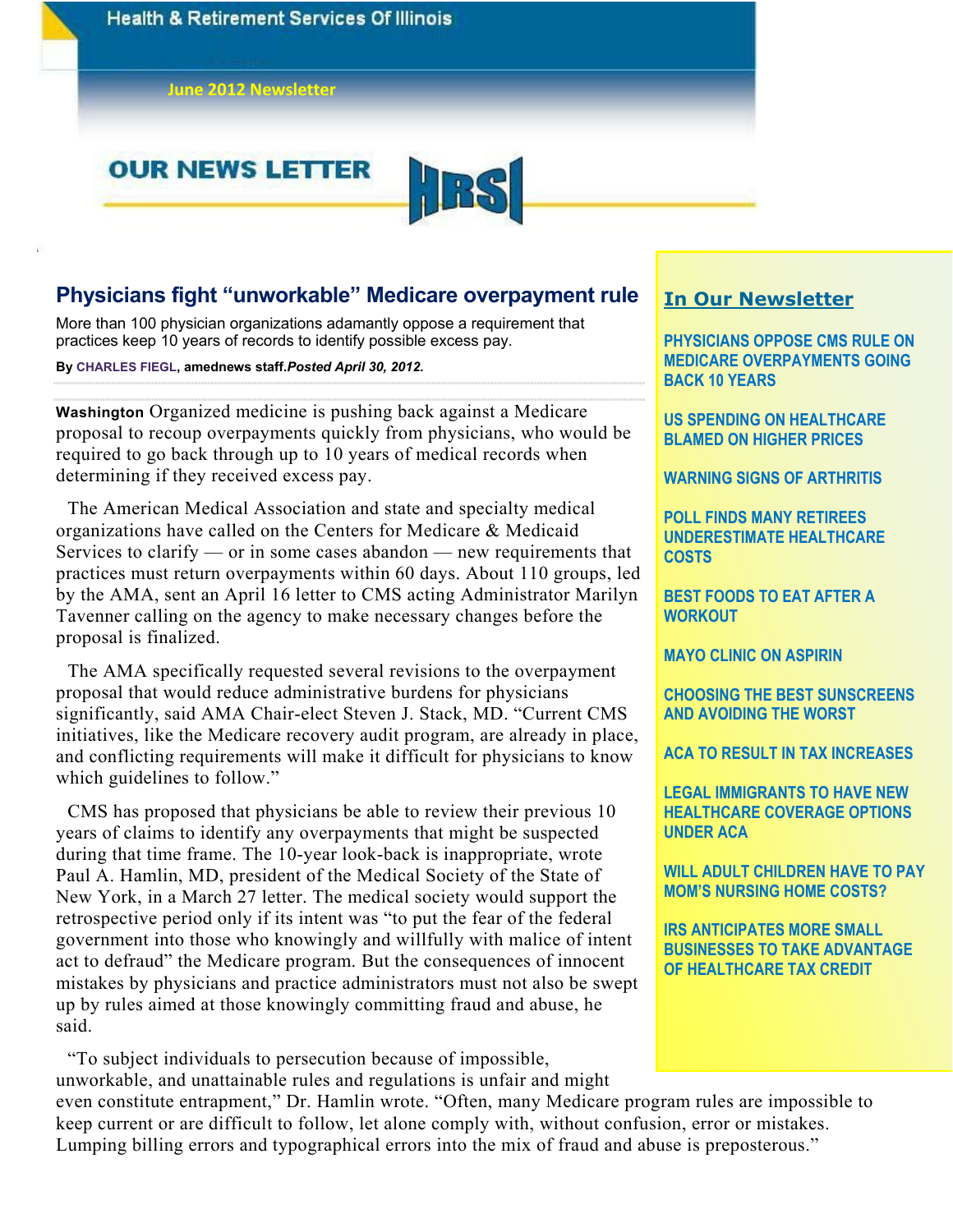The AMA letter also adamantly opposes the 10-year look-back window. Combing through up to a decade's worth of records would be an "insurmountable burden" for physicians. The proposal conflicts with claims reopening and audit standards established by other Medicare statutes. In general, physicians are bound to retain records for about six years, the letter said.

For instance, Medicare's reopening regulation allows claims to be reconsidered within one year for any reason, within four years with good cause and further back any time when there is clear evidence of fraud. The False Claims Act allows for a six-year look-back. The Health Insurance Portability and Accountability Act requires record retention for six years. However, the Medicare recovery audit contractor program, which is similar to the overpayment recovery initiative, allows for only a three-year look-back.

"We recommend [that the look-back period] be shortened to three years to remain consistent with other initiatives," Dr. Stack said. In addition, physicians who are required to return an overpayment but disagree with that determination should be given the chance to appeal, he added.

#### **Physicians demand clarifications**

The AMA also sought clarification of what it meant for a physician to identify an overpayment. CMS had stated that the rule created an "incentive to exercise reasonable diligence to determine whether an overpayment exists." But the rule should not imply that doctors must actively search for overpayments from a decade's worth of claims without some piece of information that would signal that an excess payment might have been received, the Association said.

The proposed rule essentially would create an unfunded mandate that forces medical practices to conduct self audits and apply compliance plans, wrote American Academy of Family Physicians Board Chair Roland A. Goertz, MD, in an April 11 letter.

"Though often recommended business practices, they are time-consuming, expensive and never before required by Medicare," he said. "Further troubling is that this considerable burden is not even addressed in the regulatory impact section" of the proposed rule.

The health system reform law specified that the 60-day period to return an overpayment begins when a physician practice identifies it. However, the proposed rule lacked clarity on when the two-month countdown begins in cases where several overpayments stemming from a systemic problem may exist. The Association recommended that CMS say the 60-day period begins on the day an "error-specific overpayment inquiry has concluded."

The AMA letter also calls for adding an appeals process to the rule, because medical billing is complex, and Medicare rules can be difficult to interpret across the health care industry. The agency also has allowed for an appeals process in the recovery audit contractor program.

Consultant Gerald Rogan, MD, proposed other changes to the CMS rule that would educate doctors about potential liabilities and how overpayment situations can occur. Dr. Rogan, of Sacramento, Calif., is a former CMS medical director for a Medicare insurance carrier.

Common mistakes can create significant liabilities for doctors. For instance, a physician may mistakenly report an excess number of anesthesia units or improperly use a coding modifier when billing services, he said.

"I recommend CMS post a list of common reporting errors and supply the information as part of the provider enrollment process," Dr. Rogan wrote. "This information will allow new Medicare providers some means to verify the practice he/she is joining is compliant with Medicare billing rules."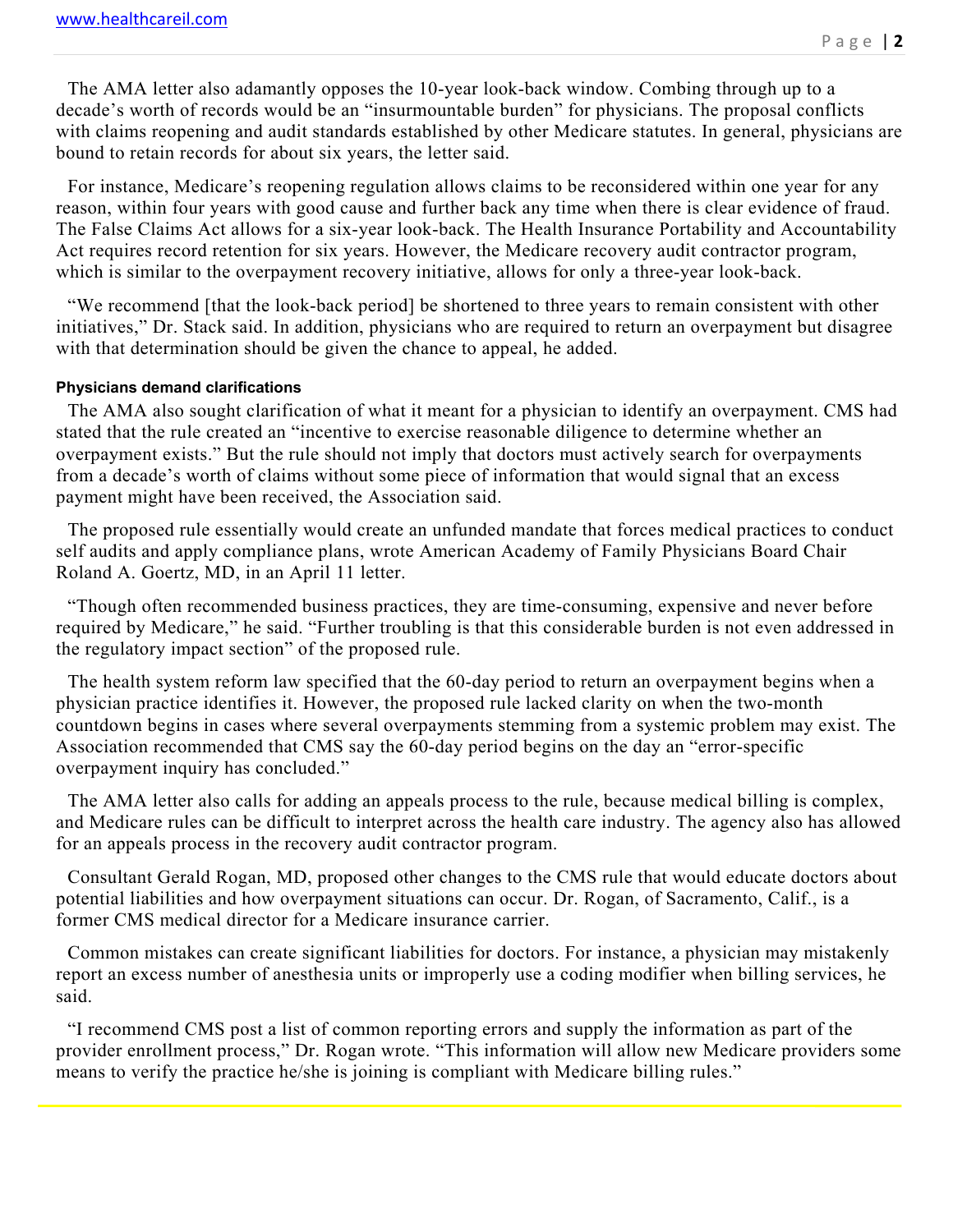## **U.S. health care spending 'dwarfs' that of other countries**



The study concluded that the high price tag isn't because of more doctor visits. | AP Photo

By KATHRYN SMITH | 5/3/12

The United States spends more on health care than 12 other industrialized countries, a new Commonwealth Fund study finds – but that doesn't mean this country's care is any better.

The U.S. spent nearly \$8,000 per person for health care services in 2009, the study found, confirming that "health care spending in the U.S. dwarfs that found in any other industrialized country."

David Squires, senior research associate at The Commonwealth Fund and the primary author of the study, found Norway and Switzerland were a distant second and third, respectively, on medical spending, at a little more than \$5,000 per person.

The study is an update of past analyses by The Commonwealth Fund that compare U.S. health spending with trends in other countries.

The Commonwealth Fund concluded that this country's high price tag for health care isn't because of more doctor visits — the U.S., with an average of about four visits per person in 2009, ranked at the bottom for the number of doctor consultations. And it isn't because of lengthy hospital treatments — the study found the U.S. had shorter hospital stays, as well as a smaller number of hospital beds and discharges.

"It is a common assumption that Americans get more health care services than people in other countries, but in fact, we do not go to the doctor or the hospital as often," Squires said in a statement accompanying the study.

So what's causing the U.S.'s cost problem? The Commonwealth Fund points to high prices for medication and medical services, as well as a good deal of use of expensive technology, such as MRIs and CT scans. And at least a third of the American population is obese, a condition that drives up health spending.

The high rate of spending in the U.S. doesn't necessarily make for a high standard of care, however.

"The findings make clear that despite high costs, quality in the U.S. health care system is variable and not notably superior to the far less expensive systems in the other study countries," Squires wrote.

Data showed the U.S. had the highest survival rate among the countries for breast and colorectal cancer — but fared poorly when it comes to deaths from asthma and amputations due to diabetes. The U.S. suffers from "a failure to effectively manage these chronic conditions that make up an increasing share of the disease burden," Squires said.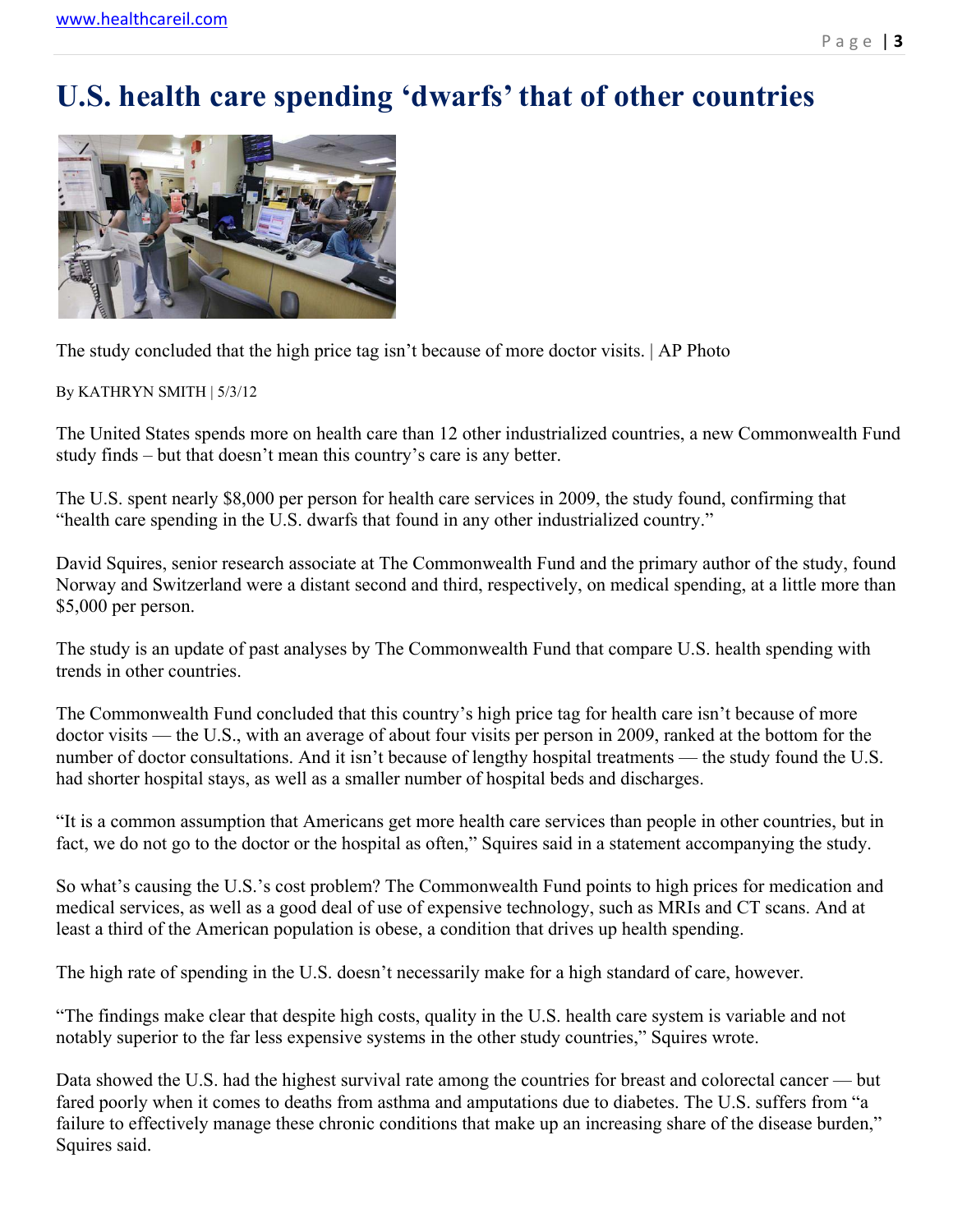Japan, which had the lowest medical spending of the 13 countries, uses strong price regulation to keep costs down. The study found that heath spending in Japan increased by just 2 percentage points in two decades whereas it rose by 8 percentage points in the U.S. during that time.

The Commonwealth Fund study drew its findings from data from the Organization for Economic Cooperation and Development. It compared the U.S. with Australia, Canada, Denmark, France, Germany, Japan, the Netherlands, New Zealand, Norway, Sweden, Switzerland and the United Kingdom.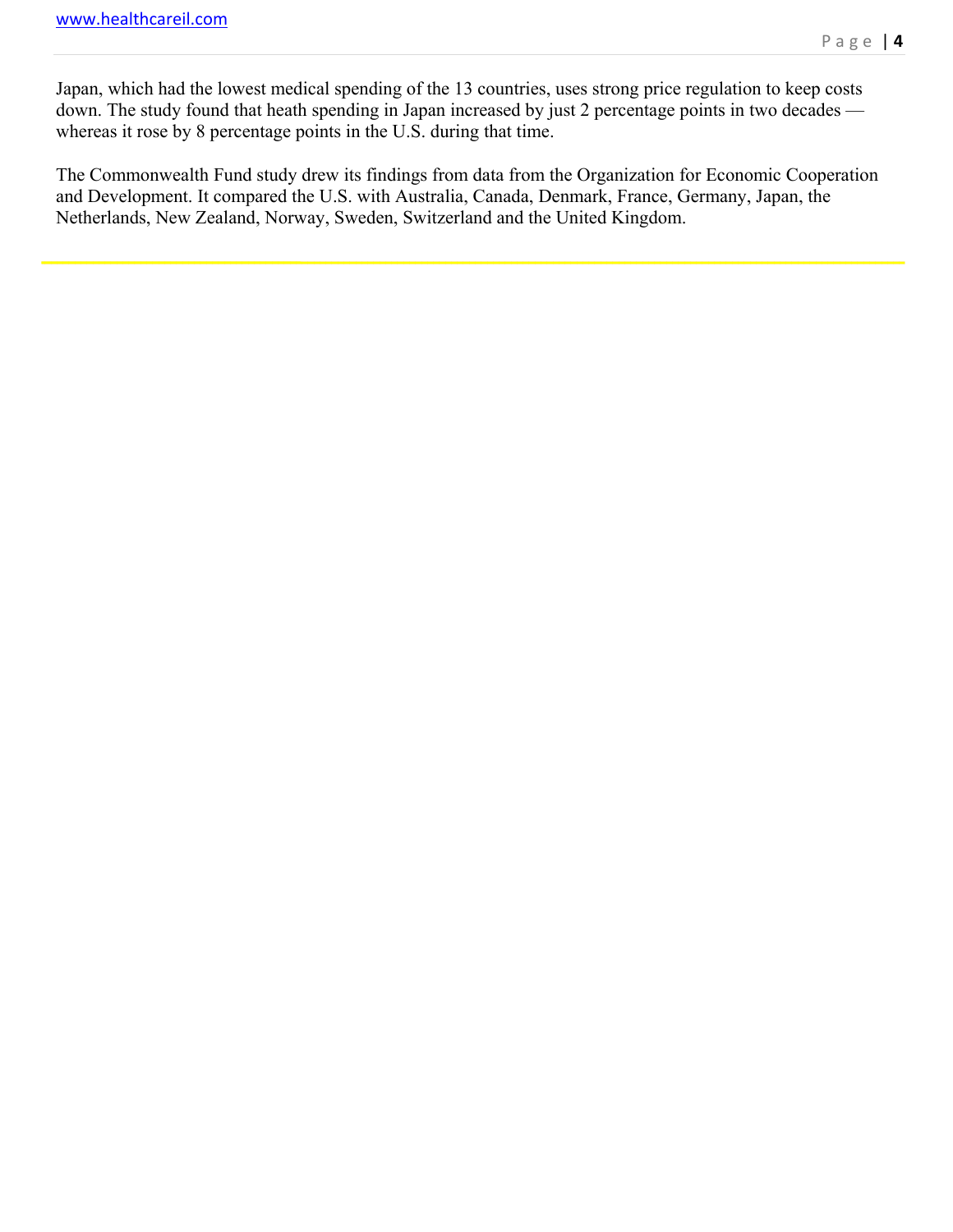## WARNING SIGNS OF ARTHRITIS

#### 7 Warning Signs of Arthritis

Paula Spencer Scott Monday, April 30, 2012





Morning stiffness



Pain when climbing stairs



Fatigue, flu-like symptoms



Sudden, excruciating pain in a big toe

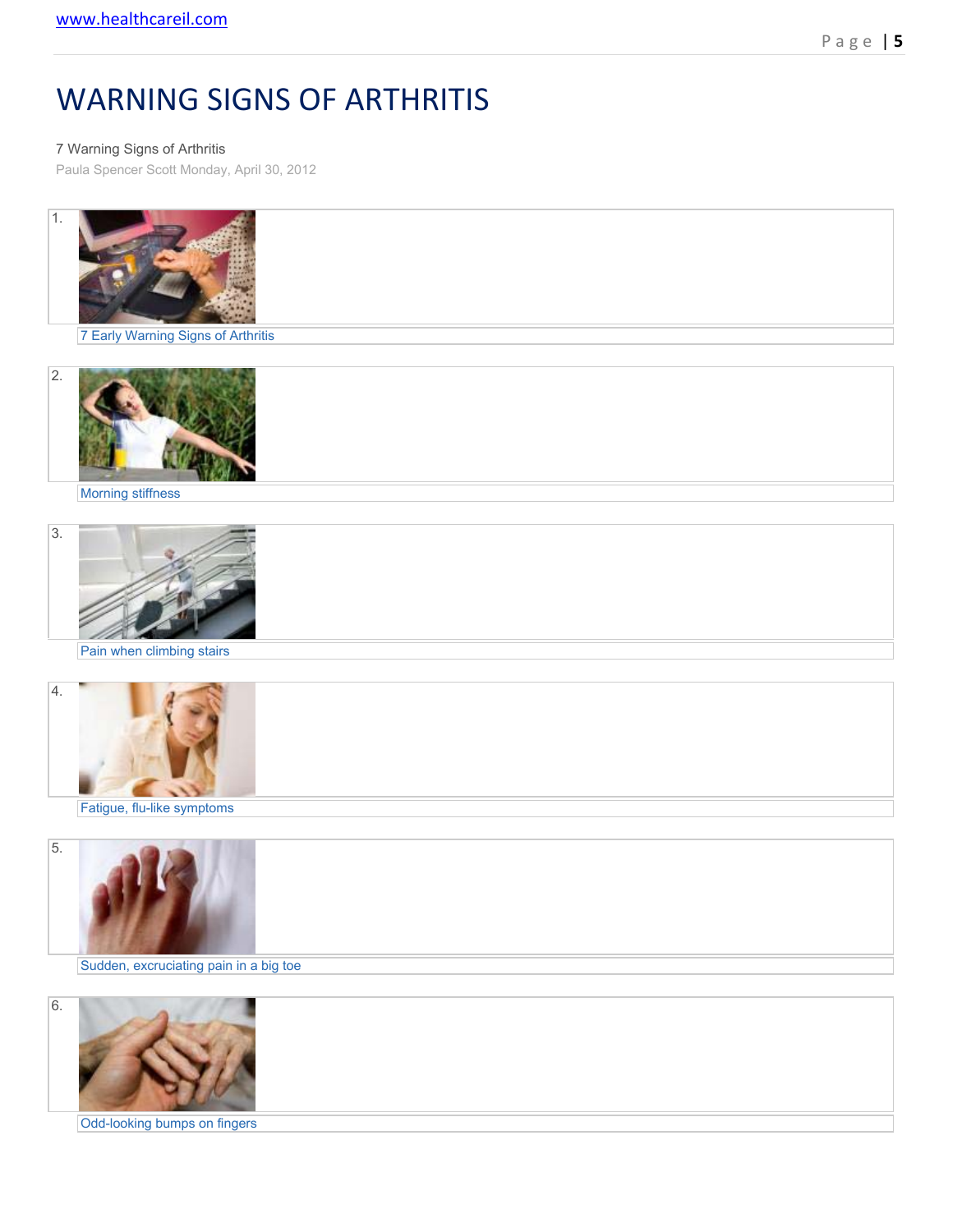

Pain that interferes with sleep



Achy, hard-to-use hands



Think arthritis is just for the old? Half of those who get it are under age 65. One in five adults -- 50 million Americans-- has been diagnosed with arthritis. Most wait to see a doctor until pain interferes with daily life - but pain isn't the only sign of trouble.

"Early is better with arthritis diagnosis," says Arthritis Foundation Vice President Patience White, a professor of medicine and pediatrics at the George Washington University School of Medicine and Health Sciences in Washington, D.C. Treating the autoimmune disease rheumatoid arthritis (RA) within the first months of onset, for example, can minimize joint deformities and even put the disease into remission, thanks to the latest treatments. With osteoarthritis (OA), a degenerative joint disease that's the most common kind of arthritis, the sooner you start behavioral changes, the better you may be able to manage pain and preserve mobility, White says.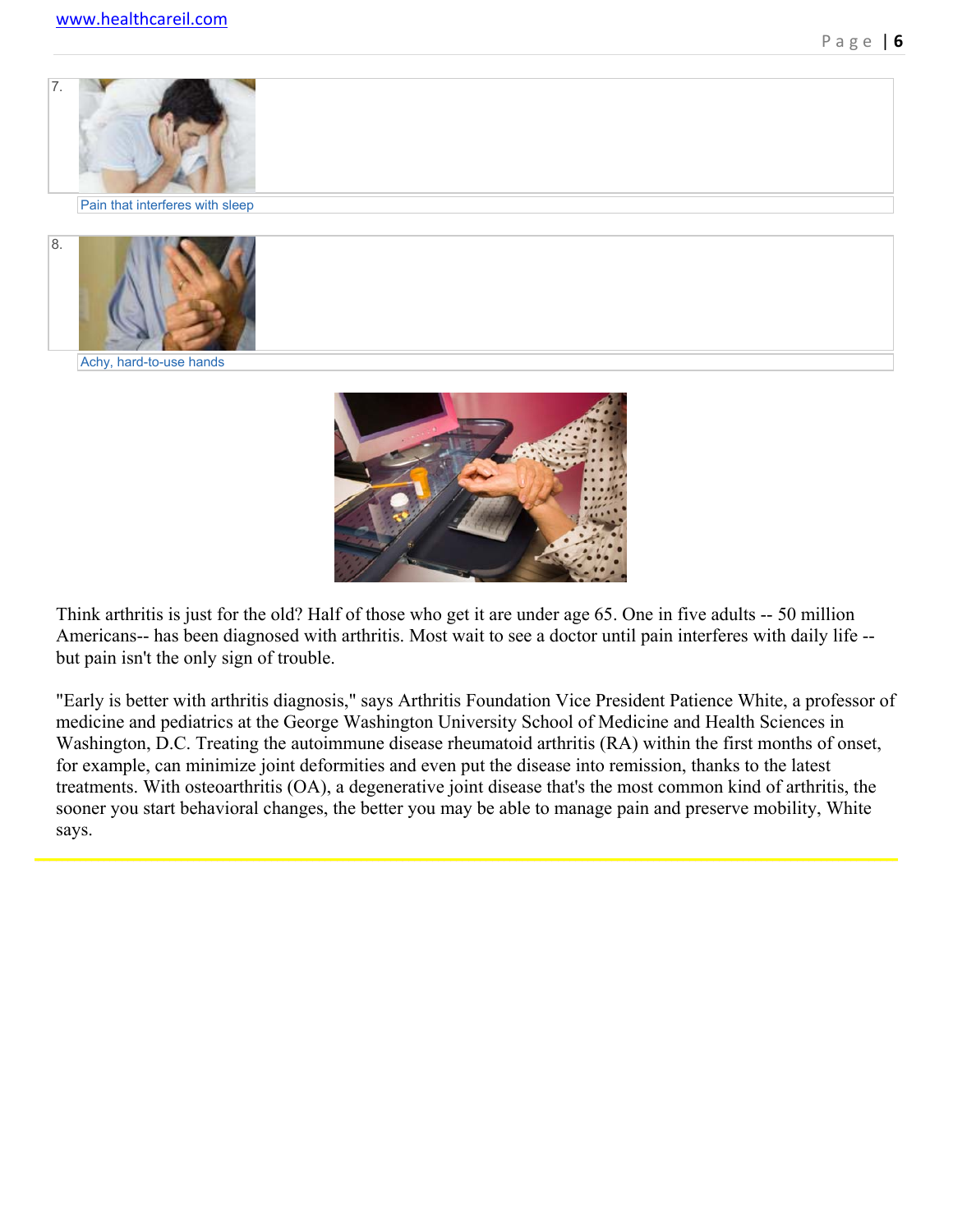## **Health care costs worry workers nearing retirement**

**By Christine Dugas, USA TODAY** 

•

Health care costs are a top retirement fear, and that's even though many older workers vastly underestimate how much they'll have to pay.



Joe Brier, for USA TODAY

Karl Keul visits with audiologist Dr. Ken Henry to have his hearing checked in Falls Church, Va.

"Americans — even those who have diligently saved for their golden years — are not prepared for the reality of health care costs in retirement and don't really understand how Medicare works," says John Carter, president of Nationwide Financial Distributors.

Nearly half of affluent Americans, who have at least \$250,000 in household assets, say they are scared that rising health care costs will deplete their retirement savings, according to a Harris Poll released today by Nationwide Financial.

And 43% of the affluent older workers don't know how much they will spend for health care in retirement, the survey says.

The pre-retirees who expect health care to be their biggest retirement expense estimated that their average annual health care cost will total \$5,621. But that is a drastic underestimate. Citing a 2011 Fidelity study, Nationwide says out-of-pocket health care expenses will average as much as \$10,750 a year. One big reason is that pre-retirees often wrongly assume that Medicare covers the cost of long-term care, Carter says. That is a wake-up call that Americans need good financial advice to prepare for their future health care costs, he says.

"There are a lot of things that are not covered" by Medicare such as most eye care, dental and hearing, says Henry "Bud" Hebeler, a former Boeing executive who developed the retirement planning website analyzenow.com. "I've had to have two pairs of hearing aids so far and they cost me over \$5,000 each time, says Hebeler, 78.

People also don't realize that Medicare will be financed partly by premiums deducted from Social Security checks, Hebeler says. "Depending on a retired couple's income, their annual Medicare cost could be over \$9,000 a year," he says.

Last month, a government trustee report said that Medicare will be exhausted by 2024 and Social Security by 2033. That reality is forcing many workers to plan to work longer. This year, 57% of workers who have \$50,000 to \$250,000 in household assets plan to push back their retirement, citing health care costs as their top financial concern, up from 36% in 2011, says Bank of America's Merrill Edge report.

"Nobody gives workers a clue" about the rising cost of health care, Hebeler says. "It's incredible how many have no idea what's coming at them."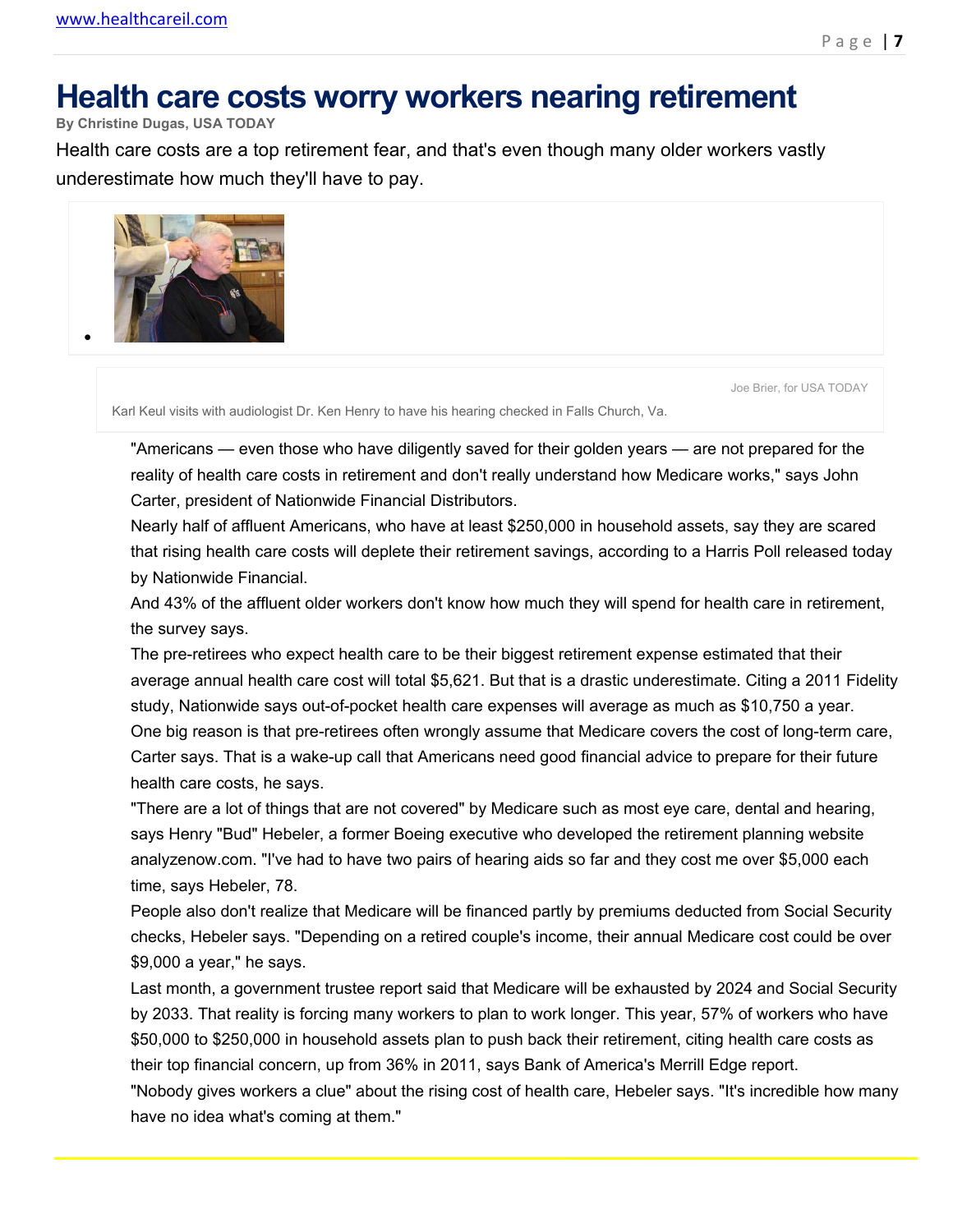# **Top 6 Workout Recovery Foods**

Wednesday, May 2, 2012 by: Dual Fit



Lifting is great and some people enjoy the soreness they feel the next day after an intense workout while others really can't stand it -- especially if they did a crazy leg workout. But you know the phrase: You can feel sore or you can feel sorry. Feeling sore can offer a sense of achievement. Still, it's important to recover from many long training sessions, so try incorporating the foods below to recuperate more quickly.

**Why Do I Feel Sore?** Many people feel the soreness but aren't sure where the pain comes from. The question that I get most often is, "How come I feel sore the day after, but not that same day?" The answer is Delayed Onset Muscle Soreness (DOMS). So what causes this? When you work out, you are creating tiny tears in your muscles. This is normally a result of high intensity exercises such as heavy lifting or sprinting. Your muscles then want to recover, so they begin to heal themselves. Consuming an adequate amount of protein and nutrients, while giving your body enough time to rest helps accomplish this; and your muscles are built during this phase. That's why recovery days are very important.

**1) Whole Grain Cereal:** You may have heard that you should eat carbs *before* a workout, which is true, but you should also consume them after as well. Carbohydrates can help your body fight the fatigue that it feels after a workout by restoring your glycogen stores. When you exercise, you are using up all of your glycogen stores (or energy stores.) It's really important to replenish them after a workout so that you do not experience that sleepy feeling. Any carbohydrate snack will do but whole grains are always the best choice.



**2) Cherries:** Cherries are kind of like a magical fruit. They have many anti-inflammatory properties, which are really important for relieving muscle soreness. The antioxidant that gives cherries this healing ability is called anthocyanins. Many athletes consume tart cherry juice prior to workouts for this reason. Instead of popping that ibuprofen or Advil, reach for some nice, fresh cherries or cherry juice instead.

**3) Nuts:** Walnuts, almonds, brazil nuts -- whatever kind of nuts you want. All kinds of nuts are very high in Vitamin E. This vitamin has muscle strengthening powers which will ultimately help to fight muscle soreness. Once you begin to get stronger, you will notice that you are not as sore as you were when you first began training. When you have been training for a while, your muscles are stronger and you don't tear the muscle as much as you did in the beginning. Less tears equals less soreness. Vitamin E also helps repair the damage that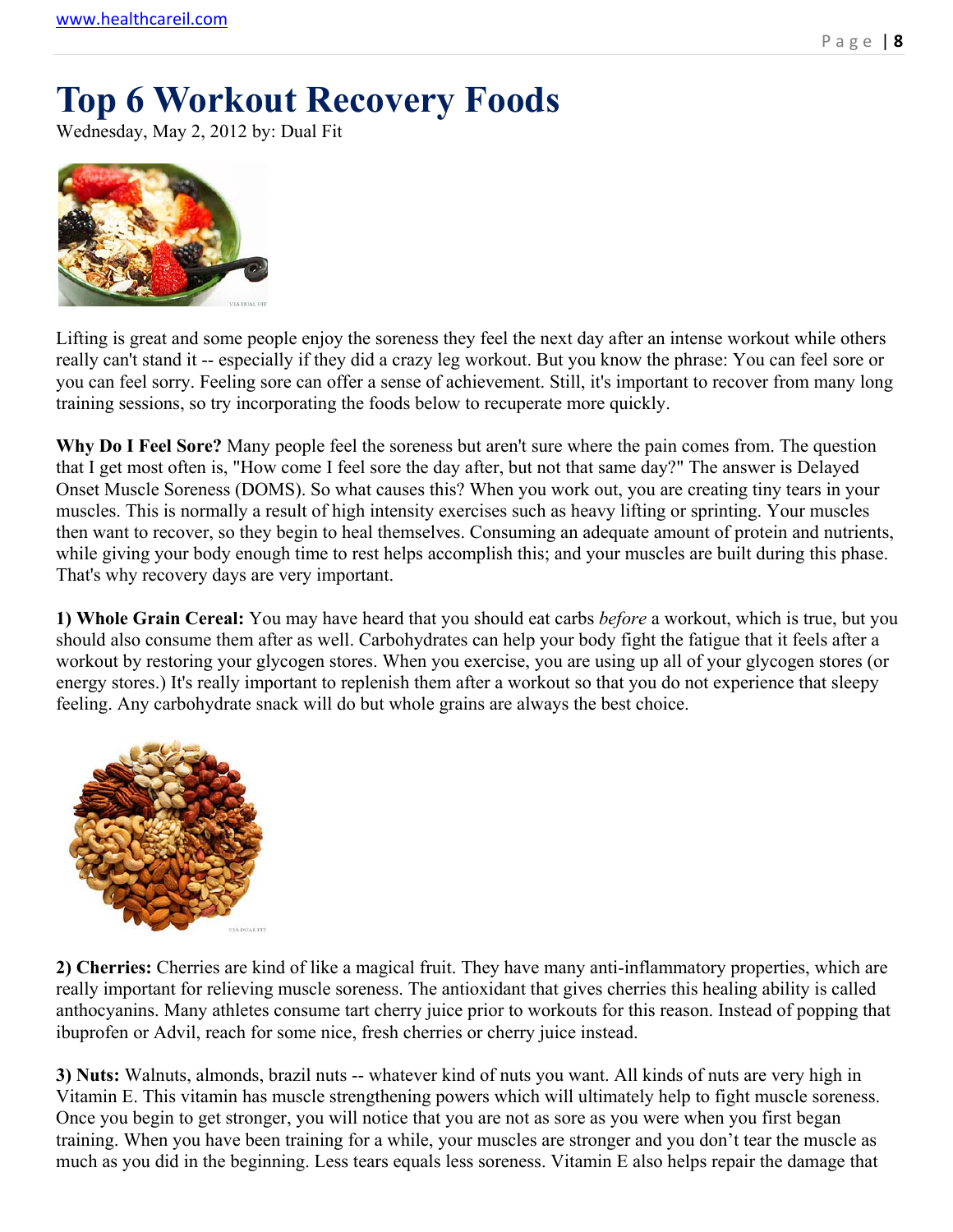was done to the muscle tissue. Eat foods high in Vitamin E, like nuts, to help build that muscle strength…and keep training.

**4) Berries:** Berries such as strawberries, blueberries, blackberries and raspberries all contain antioxidants called polyphenols. These antioxidants are what protect your cells against damage. Aside from their ability to reduce muscle pain, they also help protect against all the other damages that can be done to our cells that can cause cancer. Generally, the darker the berry, the more antioxidants it contains so try to eat dark berries such as blackberries and blueberries. They are a healthy and delicious snack. You can even throw them into your protein shake for an added bonus.



**5) Salmon:** Fish in general is loaded with protein and a ton of essential fatty acids. Fatty acids help to reduce inflammation which in turn fights muscle soreness. Not a fan of fish? Take a fish oil supplement.

**6) Eggs:** Particularly egg yolks. Ignore the cholesterol factor. Eggs are high in protein and Vitamin D. Both of these two things help fight muscle soreness and aid in muscle growth. Vitamin D has become one of the biggest deficiencies in the American diet. It is really important to consume foods high in this vitamin, especially to help reduce muscle pain. Many people tend to get rid of the yolk of the egg because of the added cholesterol and calories but those calories in the yolk are all really good calories. They provide vitamin D and protein. Eat the whole egg. If you do have high cholesterol, try to limit yourself to a couple whole eggs a week and consume Vitamin D fortified low fat milk.

**Overview:** All of these foods are high in many nutrients and vitamins that your body needs on a daily basis in order to sustain life. They all have the ability to reduce muscle soreness and inflammation so it's important to include them in your diet. Now, they aren't really "super" foods. If you have sore muscles and eat some eggs, you aren't going to automatically feel better but they will aid in the healing process. Aside from getting the right nutrients, it's important to allow yourself some rest. Taking one to two days a week off heavy training will be very beneficial for body. If you are an exercise freak and *need* to get to the gym, take it easy. Do some light cardio or lift lighter. You really only experience soreness when you push yourself to your limits.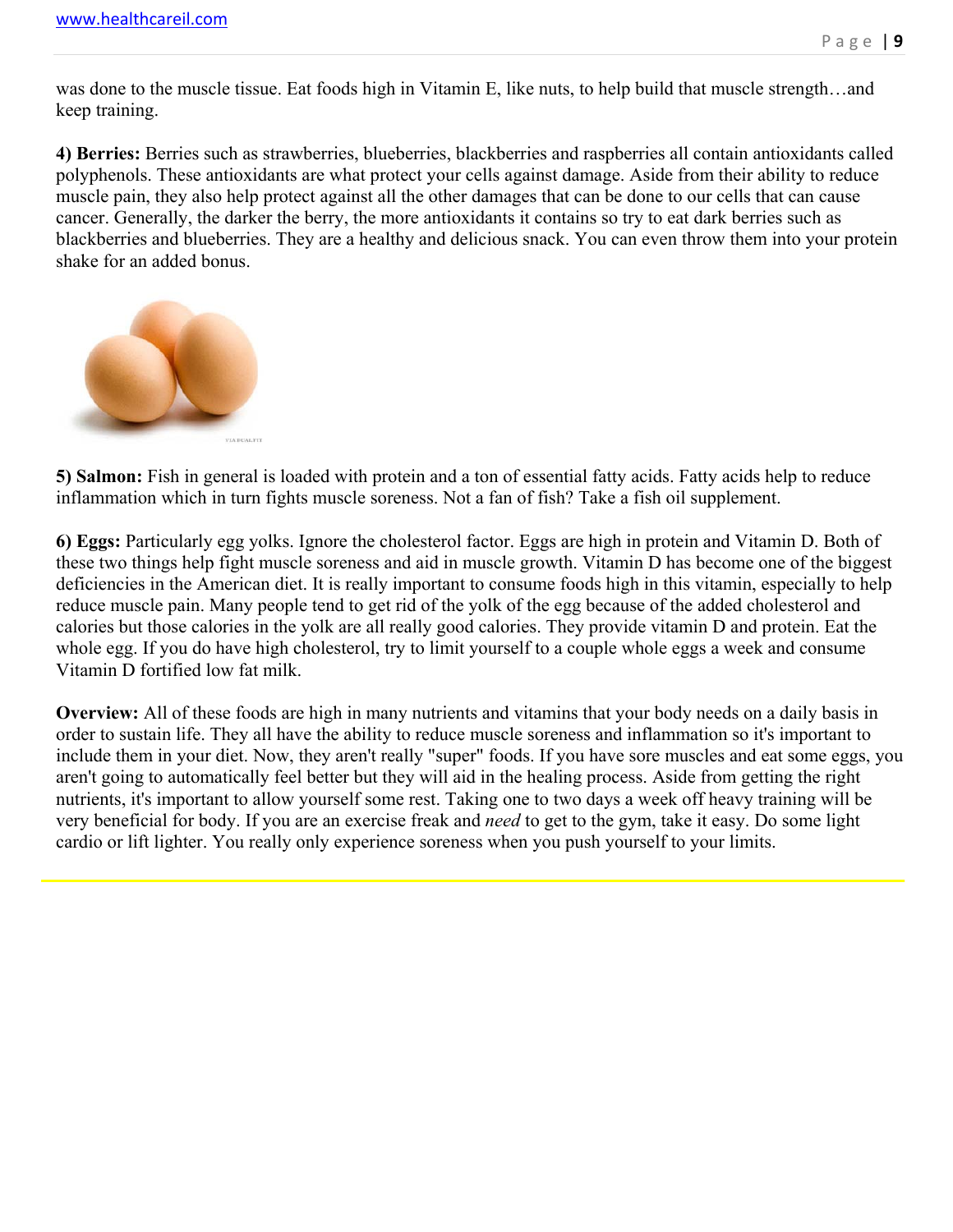# **MAYO CLINIC ON ASPIRIN**

Subject: Mayo Clinic on Aspirin

Mayo Clinic Aspirin Dr. VirendSomers, is a Cardiologist from the Mayo Clinic, who is lead author of the report in the July 29, 2008 issue of the Journal of the American College of Cardiology.

Most heart attacks occur in the day, generally between 6 A.M. and noon. Having one during the night, when the heart should be most at rest, means that something unusual happened. Somers and his colleagues have been working for a decade to show that sleep apnea is to blame.

1. If you take an aspirin or a baby aspirin once a day, take it at night. The reason: Aspirin has a 24-hour "half-life"; therefore, if most heart attacks happen in the wee hours of the morning, the Aspirin would be strongest in your system.

2. FYI,

Aspirin lasts a really long time in your medicine chest for years, (when it gets old, it smells like vinegar).

Please read on.

Something that we can do to help ourselves - nice to know. Bayer is making crystal aspirin to dissolve instantly on the tongue. They work much faster than the tablets.

Why keep Aspirin by your bedside? It's about Heart Attacks -

There are other symptoms of a heart attack, besides the pain on the left arm. One must also be aware of an intense pain on the chin, as well as nausea and lots of sweating; however, these symptoms may also occur less frequently.

Note: There may be NO pain in the chest during a heart attack.

The majority of people (about 60%) who had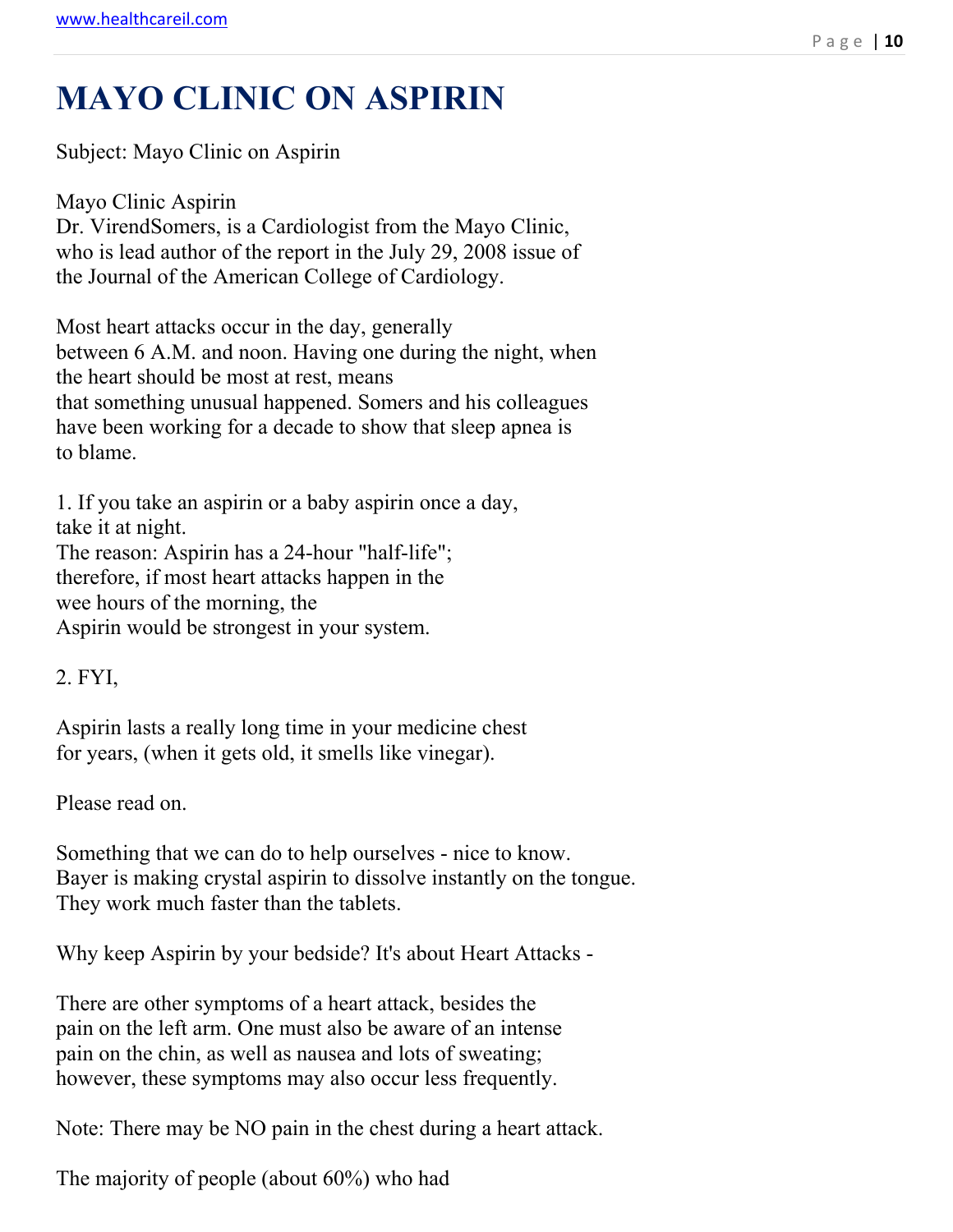a heart attack during their sleep did not wake up. However, if it occurs, the chest pain may wake you up from your deep sleep.

If that happens, immediately dissolve two aspirins in your mouth and swallow them with a bit of water.

Afterwards:

- Call 911.

- Phone a neighbor or a family member who lives very close by.
- Say "heart attack!"
- Say that you have taken 2 Aspirins.
- Take a seat on a chair or sofa

near the front door, and wait for their arrival and

...DO NOT LIE DOWN!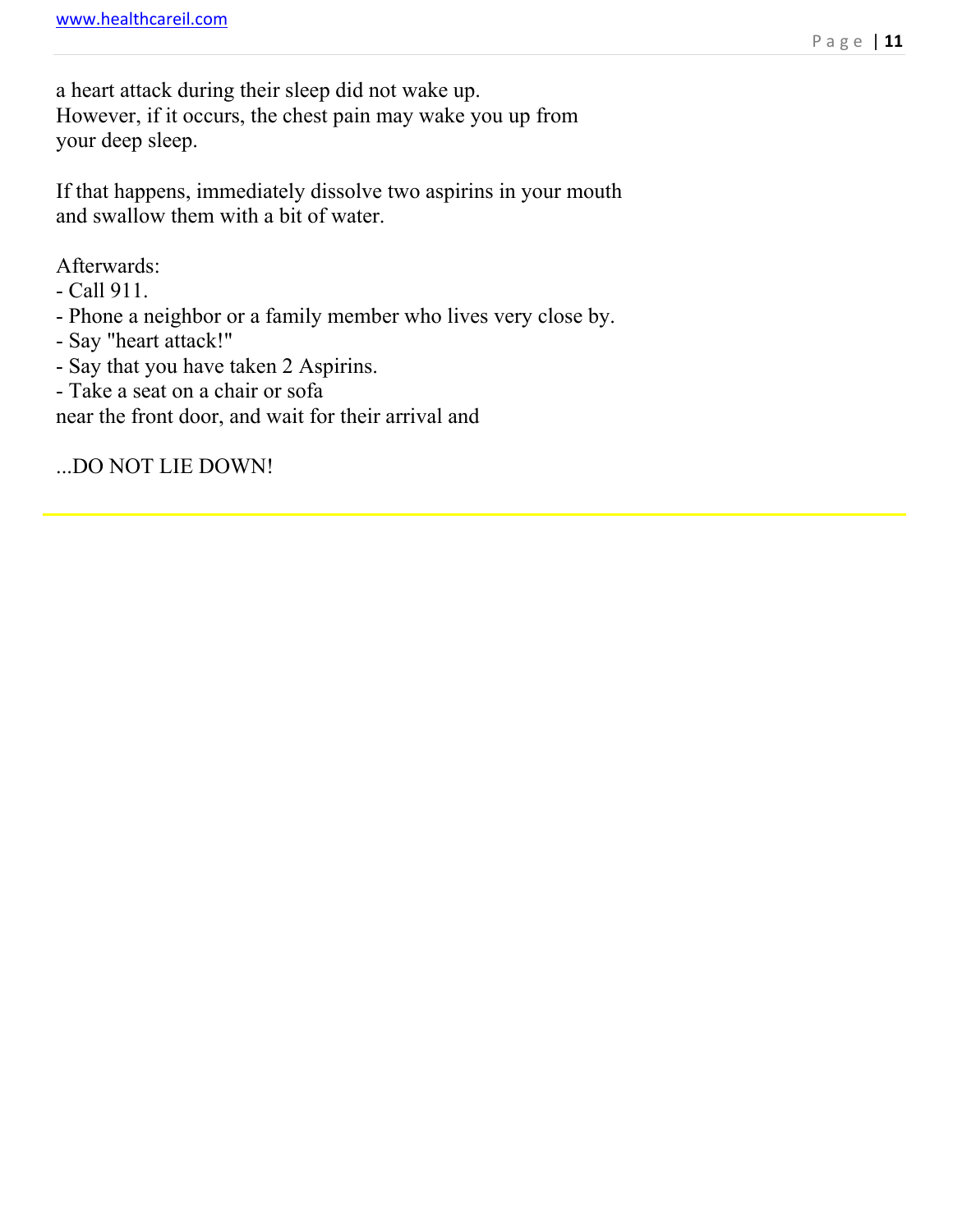### **Choosing the Best Sunscreens - and Avoiding the Worst**

*By Sarah B. Weir, Yahoo! blogger | Healthy Living*

Is your sunscreen safe? It's sunscreen shopping season and the just-released 2012 Sunscreen Guide published by the Environmental Working Group (EWG) helps steer consumers toward healthy, affordable choices. This year's guide rates over 1,800 sunscreens (for both adults and kids), lip balms, and moisturizers and cosmetics with SPF. The leading cause of skin cancer is exposure to ultraviolet (UV) radiation from the sun and, according to the National Cancer Institute, over one million people are diagnosed a year.

Often people grab whatever sunscreen is labeled with the highest SPF and assume it's the best. The EWG guide warns shoppers that choosing a safe product isn't just about the numbers. Their research spotlights potential health hazards:

**Dangerous ingredients.**Retinylpalmitate (Vitamin A) may cause tumors and lesions to develop more quickly when skin is exposed to the sun. NnekaLeiba, Senior Research Analyst and the guide's lead author, tells Shine, "The FDA and National Toxicology both say it may heighten risk of skin damage and cancer." Oxybenzone is linked to hormone disruption and can cause allergic reactions. EWG recommends choosing products with one of these ingredients instead: zinc, titanium dioxide, avobenzone, or Mexoryl S.

**Sprays or powders**. These formulations can fill the air with tiny particles that EWG says are dangerous to inhale. They can cause lung inflammation and may be carcinogenic.

**SPF values above 50+.**The FDA says these labels are misleading and may encourage people to stay out in the sun for too long. Since SPF is based only on UVB protection (which prevents sunburn but does not guard against premature aging and deeper tissue damage), users of super high SPF products often have a false sense of security.

The guide comes on the heels of a recent announcement by the Food and Drug Administration (FDA) that they will give sunscreen manufacturers an additional six months to comply with guidelines that were that were outlined in June, 2011 and were aimed to ending confusion about sunscreen labeling. The FDA guidelines, which were to go into effect June 18, encouraged companies to use ingredients that protect against both UVB and UVA rays, required warning labels on products with lower than an SPF 14 rating, and banned manufacturers from using unsubstantiated terms such as "waterproof," "sunblock," and claims of "all-day protection."

Since the FDA guidelines now won't go into effect until long past beach season, the EWG Sunscreen Guide is your best bet for finding effective products.

### **EWG's list of worst sunscreens**

The EWG recommends avoiding these sunscreens because they are spays or powders, have SPF values above 50+, and contain retinylpalmitate and/or oxybenzone.

Neutrogena Fresh Cooling Body Mist Sunblock, SPF 70

Banana Boat Sport Performance Active MAX Protect Continuous Spray Sunscreen, SPF 110

Aveeno Continuous Protection Sunblock Spray Active, SPF 70

Wegmans Sheer Sunscreen Body Mist, SPF 55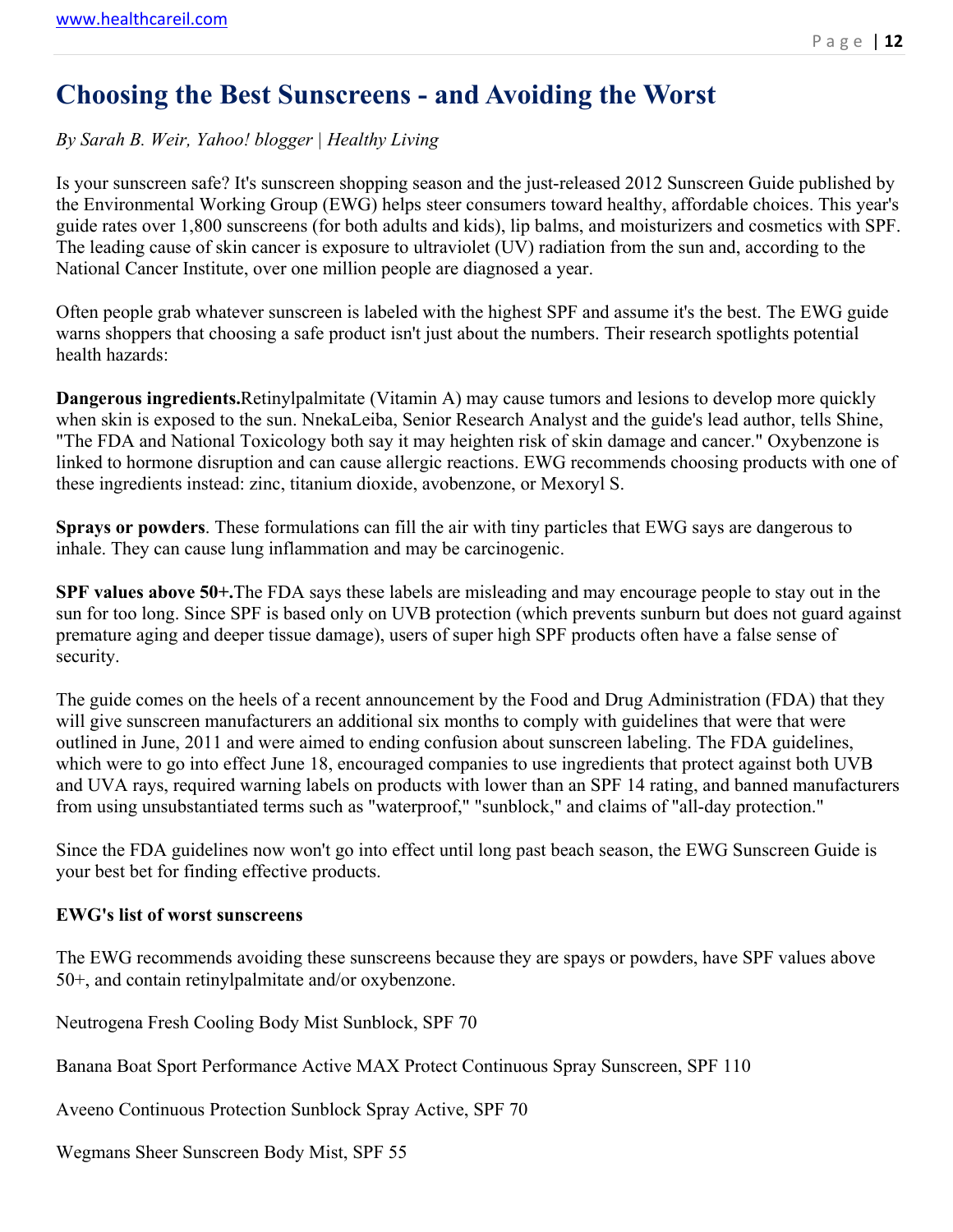Rite Aid Extreme Sport Continuous Spray, SPF 70+

CVS Sheer Mist Sunscreen, SPF 70

Walgreens Sheer Body Mist Sunscreen Spray, SPF 70

Coppertone Sport Clear Continuous Spray Sunscreen, SPF 90

### **Best affordable sunscreens**

- Based on its analysis of over 800 beach and sport sunscreens, the EWG provided Yahoo! Shine with its 15 most affordable, recommended products:
- Coppertone Kids Pure & Simple Sunscreen Lotion, SPF 50
- BabyGanics Cover Up Baby Sunscreen for Face & Body, Fragrance Free, SPF 50+
- Sunbow Dora the Explorer Sunscreen, Pink, SPF 30
- Purple Prairie Botanicals SunStuff Mineral Lotion, SPF 30
- Nature's Gate Aqua Block Sunscreen Lotion, SPF 50
- Solbar Shield Sunscreen, SPF 40
- Caribbean Solutions Sol Kid Kare Biodegradable Sunscreen, SPF 25
- Tropical Sands Broad Spectrum Sunscreen, SPF 30
- KidsUV Natural Sunscreen, Blue, SPF 30
- Color Me Pink Baby UV/ Kids UV 100% Natural Sunscreen, SPF 30
- Alba Botanica Natural Very Emollient Sunblock, Kids Mineral Protection, SPF 30
- Blue Lizard Australian Sunscreen, Face, SPF 30+
- Healing-Scents Live Long Mineral-Based Sunscreen, SPF 25
- Hara Body Care Hara Sport Sunscreen, SPF 30
- Vanicream Sport Sunscreen Lotion, SPF 35

### **All of the above meet the following criteria:**

- Good, stable sun protection
- Fewest ingredients with toxicity concerns. Do not contain the worst offenders: retinylpalmitate and oxybenzone.
- No sprays or powders
- No SPF values above 50+

### **Applying sunscreen correctly**

It is important to be aware that sunscreen isn't going provide you with proper protection if you don't apply it correctly, and only about one in five people actually do so on a daily basis.

"Adults need to apply a palmful [an ounce] of sunscreen every two hours," Leiba tells Shine. "Don't slather it on once and stay out all day." Leiba also recommends that you avoid the sun completely from 10AM to 2PM and use a hat, clothing, and sunglasses as your primary protection.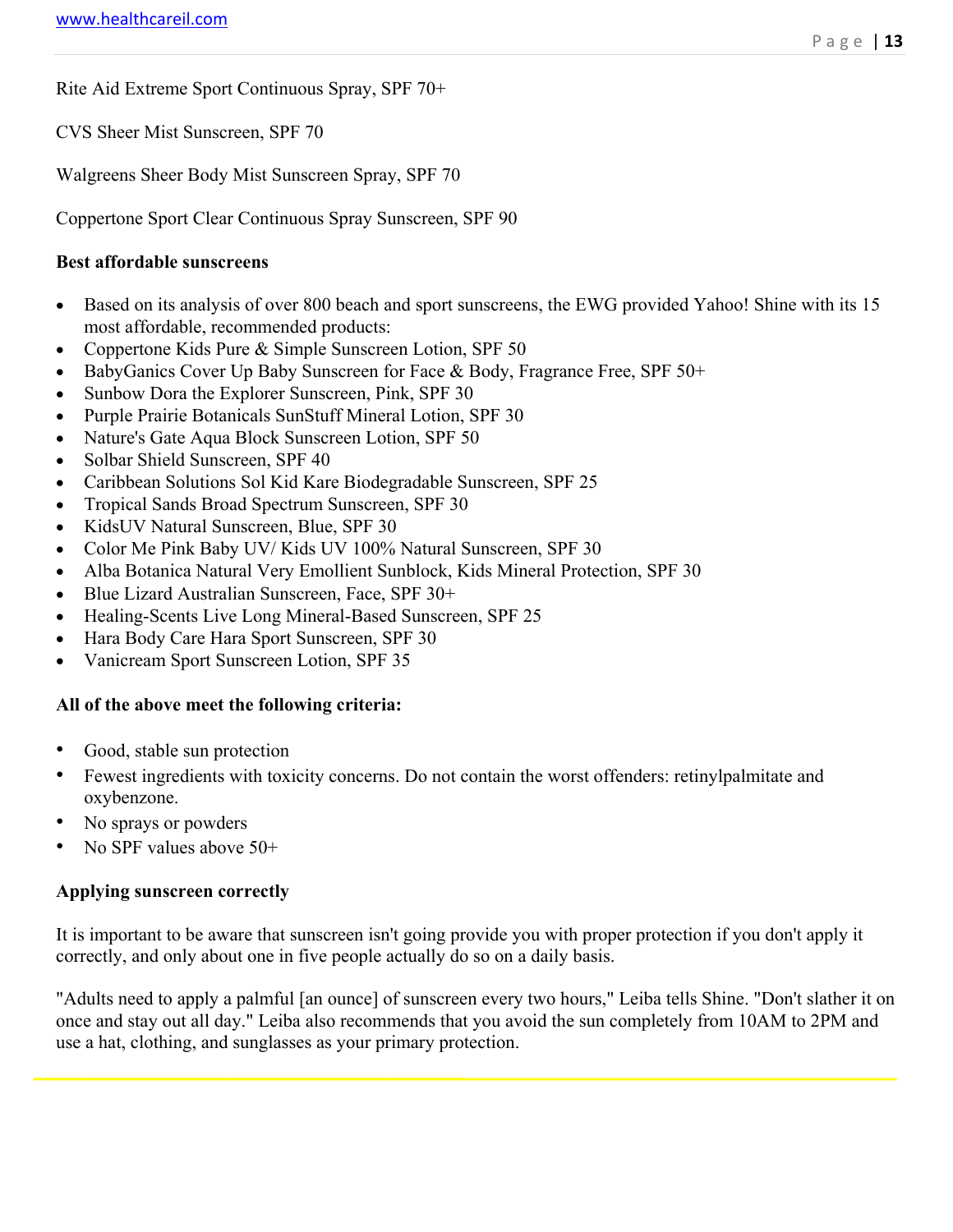# **Opinion: Tax hikes will exact steep price**

By Judd Gregg - 05/14/12

If current law goes into effect, consider the changes that 2013 will bring:

Payroll taxes will increase by \$120 billion; bonus depreciation will end, adding \$64 billion in taxes; the Affordable Care Act, also known as ObamaCare, will kick in, adding \$46 billion in taxes; the tax cuts will end for upper-income Americans, increasing taxes by \$83 billion; the tax cuts will end for middle-income Americans, increasing taxes by \$198 billion.

The likely consequences are obvious. Such a massive increase in taxes will lead to a significant slowdown in the economy as investment and disposable income both drop dramatically. People and businesses will have to retrench in order to deal with these higher taxes.

This will result in less economic activity and potentially less revenue for the federal government. The opportunity to partly address deficit problems through economic growth will be lessened, and this will ensure that our deficits and debt situation will continue to grow and become even more of a drag on our prosperity and national culture.

Yet along with these evident effects of the tax increase gluttony, there will also be a number of very significant occurrences that have, so far, gone unnoticed or at least not discussed — especially by this administration, which is so enamored of taxing more people at higher rates to support its massive expansion in the size of the federal government.

First, under the Obama plan, the tax on dividend income will jump to a record high. It will go from 15 percent to a new top rate of 43.4 percent. This will create numerous unintended consequences that will pervert investment decisions and drive down economic activity.

For people who are retired and living on a fixed income, it will mean a massive adjustment. This is especially pernicious as we head into a time when the largest generation in American history, comprised of the so-called baby boomers, is moving into retirement. This is the first generation in history to retire depending primarily not on defined benefit plans but rather on contribution plans that are disproportionately comprised of dividend income.

Thus this generation, aging out of alternative ways to generate income, will find itself being socked with a tax increase promoted by the left as a prerequisite for "fairness." It will be a bitter pill to swallow for a lot of people whose only pathway to adjusting to their reduced income will be through a commensurate reduction in their standard of living — and all this to feed the left's insatiable appetite for a large and more costly government. In addition, the tax on capital gains will go from 15 percent to 23.8 percent. It is also fairly certain that the new 3.8 percent tax on passive income will take effect. Both of these changes will further retard any possibility of economic expansion.

We must also consider the effect that these tax increases on capital gains and especially dividends will have on stocks. Companies that pay dividends have seen their stock price surge amid the extremely low interest rates of the last few years, for the simple reason that people have sought a better return through dividends.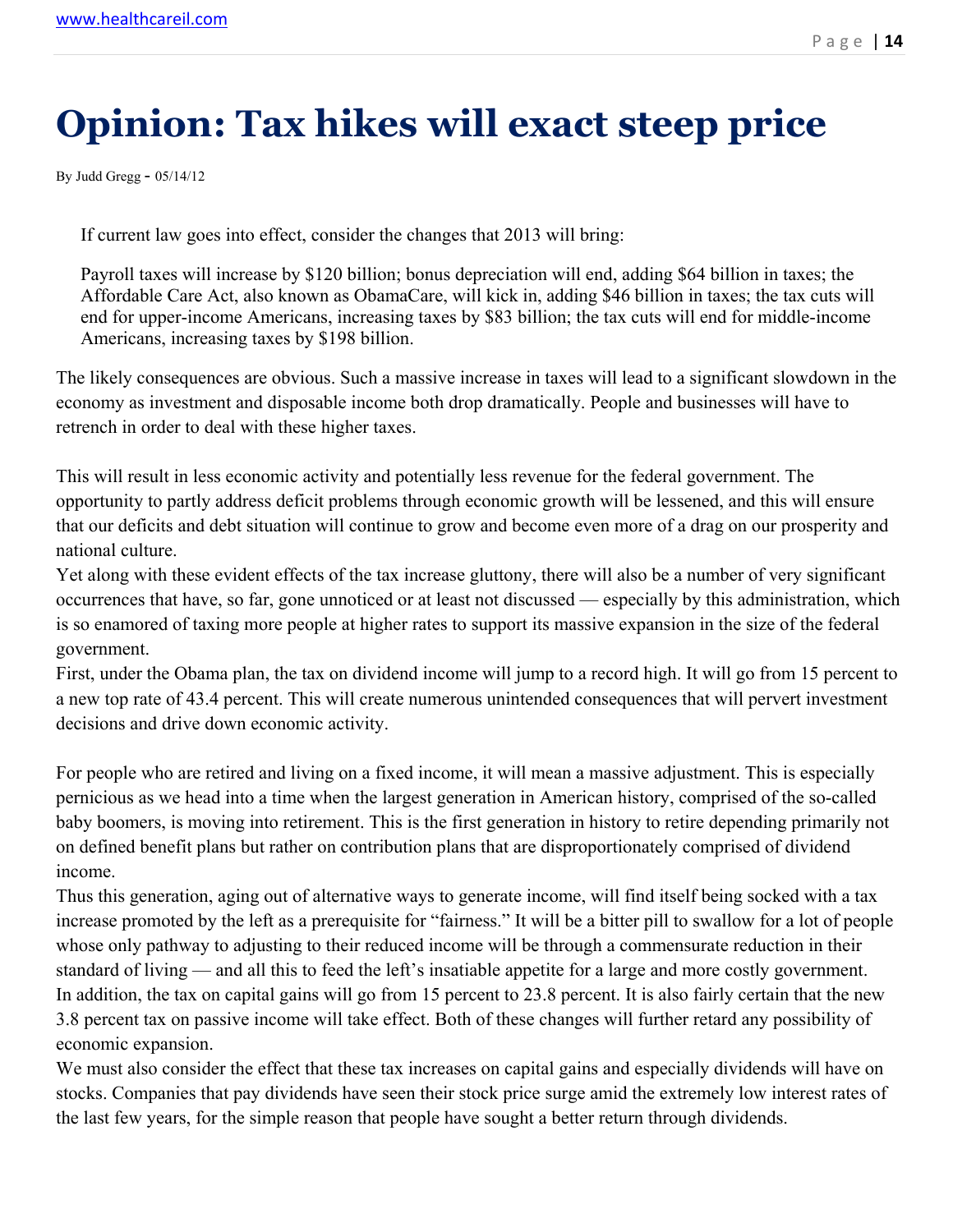These companies are going to see their stock prices come under pressure. The attractiveness of investing in dividend-paying stocks will be significantly muted when the tax rate on those dividends jumps from 15 percent to as high as 43.4 percent.

Thus the baby boom generation takes a double hit. First, income is impacted by the higher tax on their dividends; second, the value of their portfolio is reduced due to the fall in the value of dividend-paying stocks. All this will lead to a further contraction in economic activity by a generation that has lost considerable spending and savings power through the simple act of getting old. This cannot be good for the nation or the economy as a whole.

When the tax man cometh, he brings with him a whole array of unintended consequences.

Judd Gregg is a former governor and three-term senator from New Hampshire who served as chairman and ranking member of the Senate Budget Committee and as ranking member of the Senate Appropriations subcommittee on Foreign Operations. He also is an international adviser to Goldman Sachs.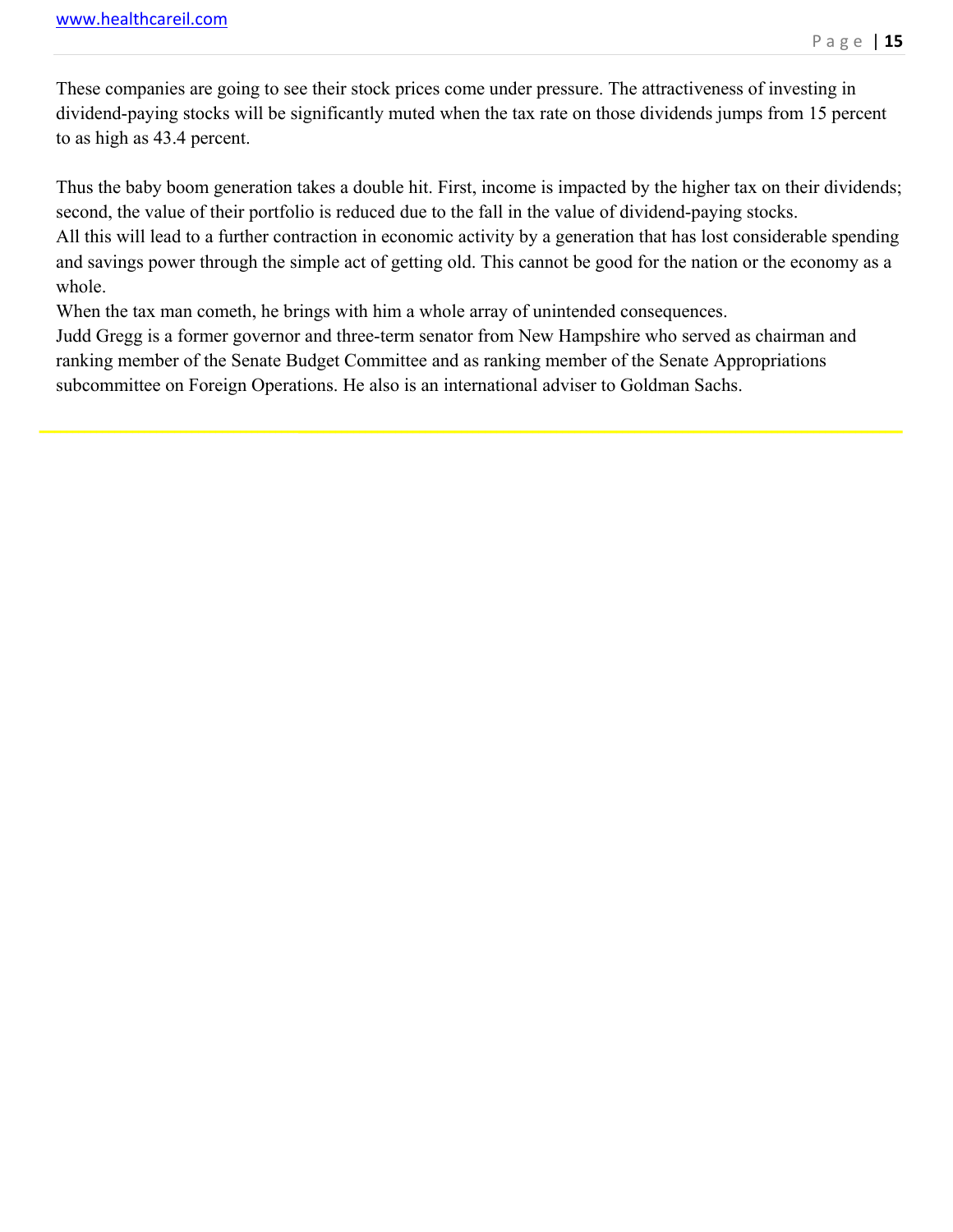# **Immigration status is a health policy challenge**



Medicaid may become more accessible for legal immigrants who have been here five years. | AP Photo

By KYLE CHENEY | 5/16/12

The Obama administration's drive to cut down on America's uninsured is about to get multilingual.

Come 2014, when core provisions of the Affordable Care Act kick in, millions of legal immigrants will have new options for gaining health coverage. And like U.S. citizens, most will be subject to the individual mandate, under which they will be required to get coverage to avoid a penalty.

The national health law explicitly excludes illegal immigrants — a politically explosive topic — and bans them from the new state insurance exchanges, even if they use their own money. They will make up a big chunk of the remaining uninsured population. But advocates say states have good reasons to reach out and get uninsured legal residents covered — especially as the federal government picks up most of the tab.

"States with high immigrant populations are definitely looking forward to seeing how the Affordable Care Act is going to be able to provide the state more options for those immigrants," said SonalAmbegaokar, a health policy attorney at the National Immigration Law Center. According to the Henry J. Kaiser Family Foundation, noncitizens — legal and illegal — are three times as likely as native-born citizens to be uninsured.

In 2014 — assuming the health law survives the Supreme Court and hasn't been undone by a new administration — legal immigrants will be able to shop for health coverage through the new state insurance exchanges. They can get the same income-linked subsidies as citizens.

Legal immigrants' five-year federal waiting period for Medicaid, approved in 1996, won't change. But for legal immigrants who have been here five years, Medicaid may be more accessible because it's being expanded and the eligibility rules are being broadened. Traditionally, the states and Washington have split the costs of covering this low-income population, but Washington will pay more for the newly eligible.

States have the option of waiving the five-year rule for legal immigrants, but they must use their own funds, and only about 15 have done so, according to Kaiser. More have lifted the rules for children and pregnant women in the Children's Health Insurance Program, Kaiser found.

Health policy experts say states have reasons to encourage legal immigrants to enroll in their exchanges. Most eligible immigrants are relatively young and healthy — part of a population states want to have in an insurance pool to spread the risk and make the market work.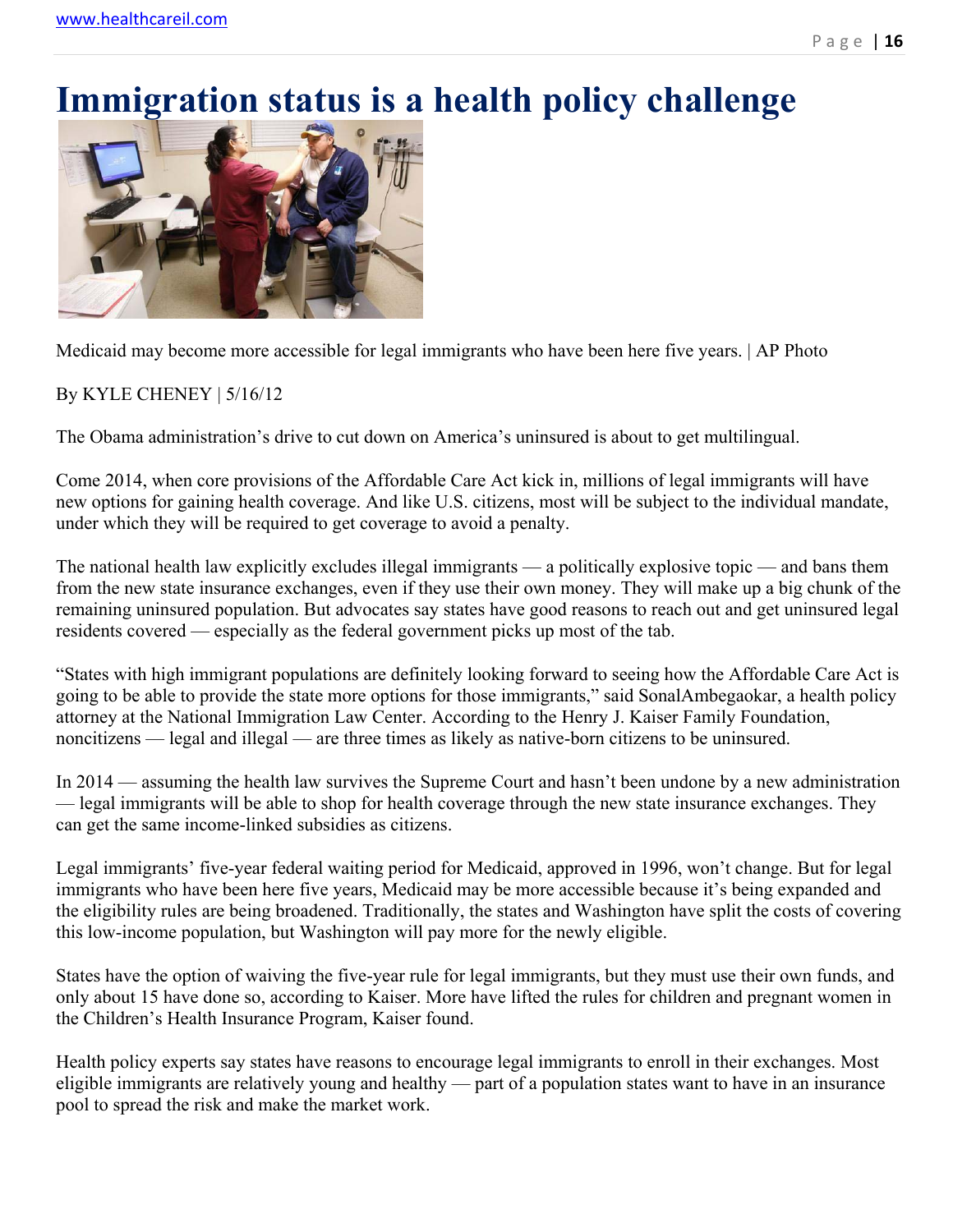Ĩ

"The overall benefit of having the legal resident population in is it tends to be younger, and therefore, it can be healthier," said Ruselle Robinson, a Boston-based health care attorney. "That is the group that the individual mandate is trying to bring in."

 "It's to a state's advantage to really outreach and make sure all those immigrants who are eligible get enrolled," agreed Ambegaokar.

One policy challenge has to do with "mixed-status" families. Those are families in which the children are legal, but one or both parents are not. About 6 million kids were in such families in 2010, the Urban Institute estimated. According to Kaiser report, those children are "are at increased risk of being uninsured." The reason, Ambegaokar said, is many families with mixed status are hesitant to access the health care system, and others aren't clear that some of their relatives may be eligible for coverage.

Even if states have energetic outreach efforts and boost enrollment among legal immigrants, they will face the daunting problem of care for undocumented immigrants — about 10 million in 2010, according to the Pew Hispanic Center. Payments to hospitals that treat disproportionate numbers of poor and uninsured patients will be cut under the health law because there will be fewer without coverage. But hospitals must provide emergency care to everyone. Any solutions will unfold in the charged environment that immigration policy engenders.

Even health care for legal residents can create political storms. Massachusetts state lawmakers tussled with Gov. Deval Patrick in 2009 when they attempted to strip subsidized health insurance from tens of thousands of lawful immigrants to help balance the budget. At Patrick's insistence, those immigrants were instead placed in a program with reduced benefits. This year, the Massachusetts high court ruled the less-generous program is discriminatory and ordered state officials to return the immigrants to the state's insurance exchange.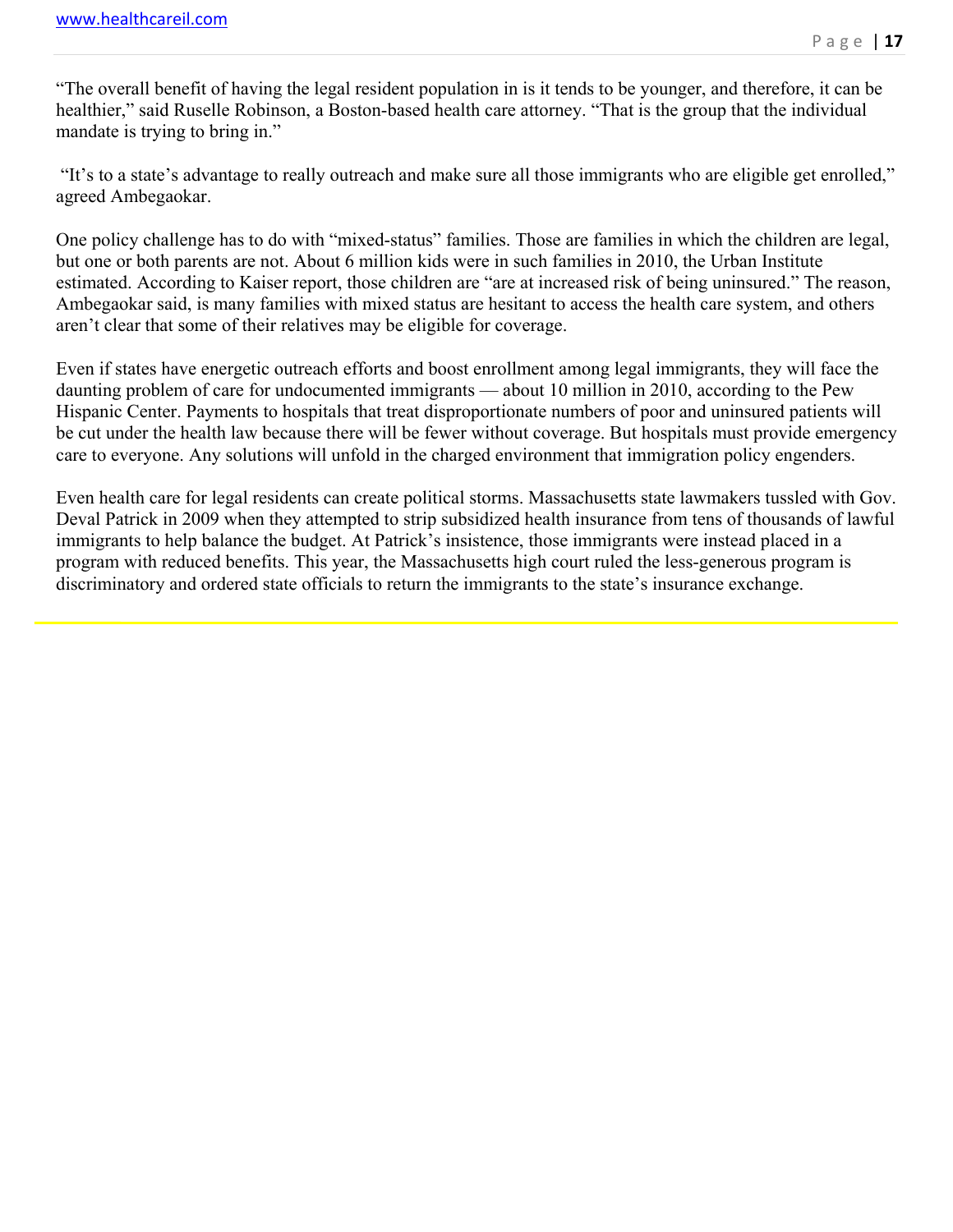## **Will Adult Children Have to Pay Mom's Nursing Home Costs?**

A Pennsylvania state appeals court has ruled that the adult son of a nursing home resident is responsible for her unpaid \$93,000 bill. And the decision has some elder care lawyers wondering if this is just the beginning of a trend.

Pennsylvania is one of 30 states that have filial responsibility statutes—laws that impose a duty on adult children to care for their indigent parents. About two-thirds of those states, including Pennsylvania, allow long-term care providers to sue family members to recover unpaid costs. The rest, including states such as Massachusetts, have no recovery provisions. However, failing to care for a parent is a criminal offense. In the Bay State, the penalty is a \$200 fine or up to one year in jail.

The rules vary widely from state to state. But most take into consideration the adult child's ability to pay. For example, a daughter would be protected if she also has extensive bills for her own child's college education. In some states, such as Maryland, only the nursing home resident is responsible for a bill, although family members can voluntarily agree to help pay.

**oward Gleckman**Contributor



A Startling Reality: Your Aging Parent Runs Out of Money **Carolyn Rosenblatt**Contributor



How Much Should You Help Your Aging Parents Financially?



Make Long-Term Care Insurance Part Of Health Care **Howard Gleckman**Contributor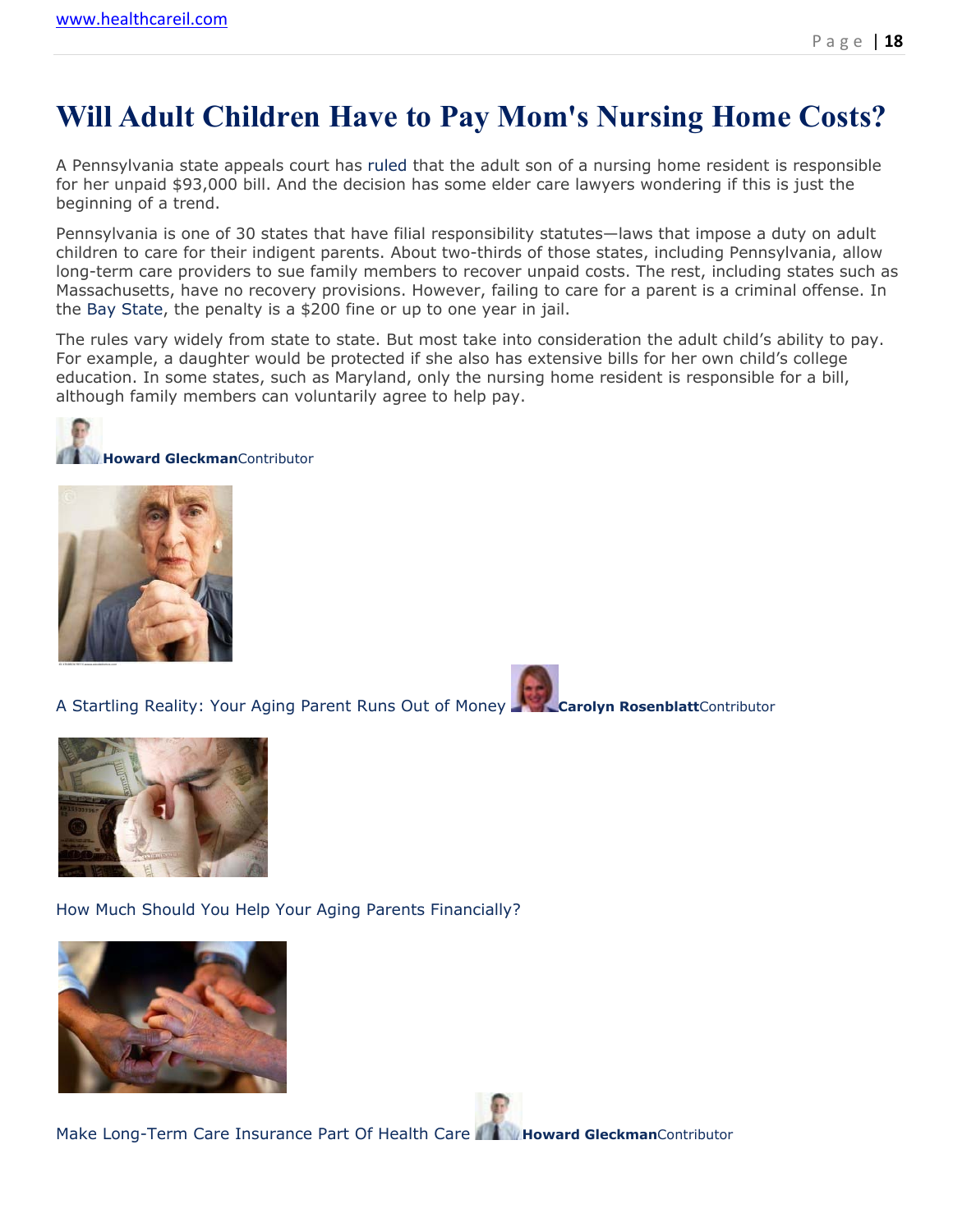And federal law prohibits states from going after families after someone is already eligible for Medicaid longterm care benefits or from including an adult child's income and assets when determining whether a parent is eligible for Medicaid. As a result, these laws apply only before people enroll in Medicaid.

The Pennsylvania case involved a woman who spent six months in a nursing facility recovering from an auto accident. She had monthly Social Security and pension income of only \$1,000, far less than the cost of her care. While she applied for Medicaid, that process can take many months and, in this case, the woman left the facility while her application was pending.

As a result, the nursing facility sued her son for her unpaid bill. He argued that she was not indigent since she had some income and that, even if she was, other family members also had an obligation to help and all the burden should not be placed on him.

The appeals court disagreed. It said that in Pennsylvania someone does not have to be destitute to be indigent. Family members are responsible even if she has income but has insufficient means to pay for her own care.

The court also ruled that the facility could arbitrarily go after any family member it wanted, as long as it could prove that relative had the resources to pay. For more details about the case, take a look at the Elder Law Answers Website, which brought the case to my attention.

These filial repsonsibility laws are not new. In fact, they can be traced back 400 years to Poor Relief laws in England. In the U.S. many states have had them on the books for decades, but they have been rarely enforced.

That may be changing. With the costs of long-term care rising (an average nursing home stay now exceeds \$200/day), and with increasingly strict Medicaid rules making it tougher for people to receive government assistance, senior services providers may find themselves with more unpaid bills. These suits may generate bad publicity but may also be a facility's only recourse.

While these laws don't directly apply to Medicaid recipients, they may force children to pick up their parents' long-term care costs long before mom is ever eligible for Medicaid. Such a step could still shift significant costs from states to families.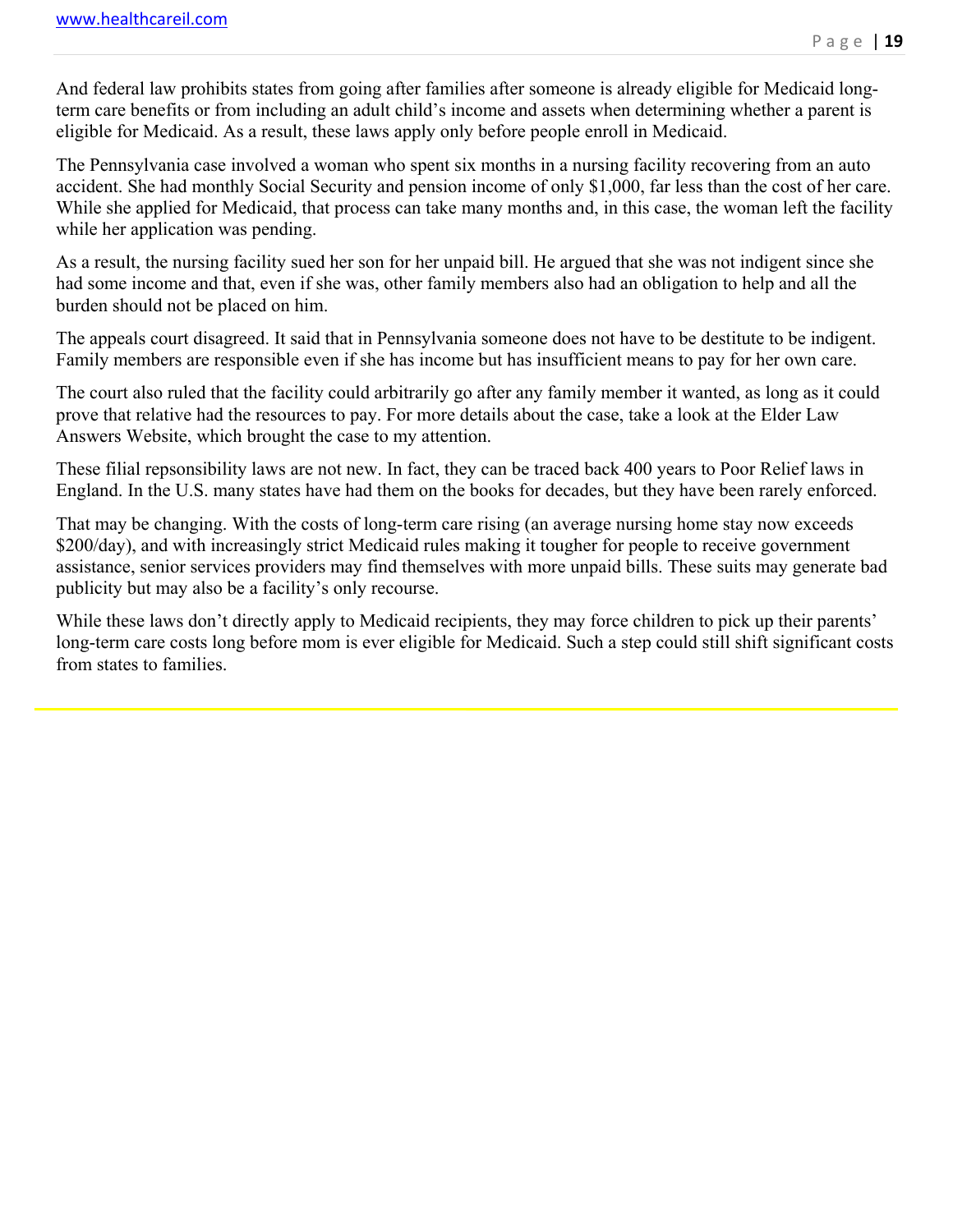### **IRS expects more small businesses to claim healthcare tax credit**

By Sam Baker - 05/22/12

The IRS expects more small businesses to begin taking advantage of a new healthcare tax credit that has been criticized as too small to make a difference.

A Treasury Department spokeswoman said the IRS is taking several steps to boost awareness of the credits created under the Affordable Care Act (ACA). The law provides tax credits designed to make healthcare more affordable for small businesses, but the actual claims have been far lower than originally expected.

The Government Accountability Office (GAO) **reported Monday** that only 170,000 businesses claimed the credit in tax year 2010. Estimates of the number of eligible employers range from 1.4 million to 4 million.

But the IRS expects takeup to increase. The Treasury spokeswoman said takeup for 2010 would be low simply because of the timing. The healthcare law passed in March 2010, so most employers had already made their coverage decisions for the year.

As the spokeswoman noted, participation more than doubled in the first year alone. The White expects about 360,000 employers to claim the credit in tax year 2011.

That's still much lower than the number of potentially eligible businesses, but the IRS is taking additional steps to boost awareness of the tax credit.

The IRS is working with the companies that make tax software to build in new alerts for businesses that might be eligible, the spokeswoman said. The agency is also reaching out to tax preparers and insurance agents. And it's planning more Web presentations for small-business owners, following up on a webinar that brought in roughly 7,500 viewers.

According to GAO, the tax credit might be too small to be attractive to small businesses. More than 80 percent of the companies that would be eligible for the maximum credit don't offer health insurance, the GAO said, and those employers say the tax credit isn't big enough to get them to start providing coverage.

The credit is available to companies with fewer than 25 employees who make an average salary of less than \$50,000 per year. Companies must provide healthcare benefits and pay for at least half of their workers' coverage.